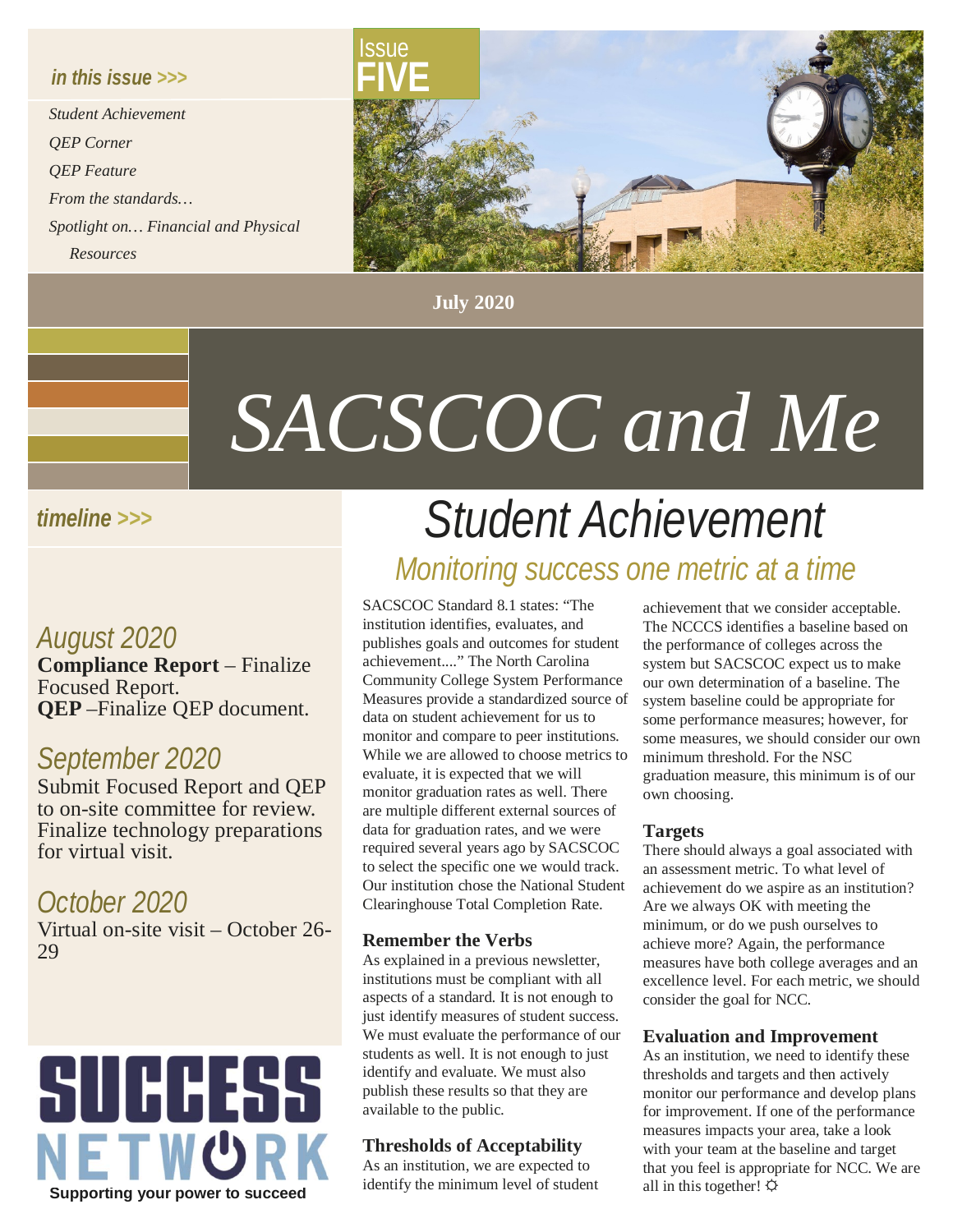



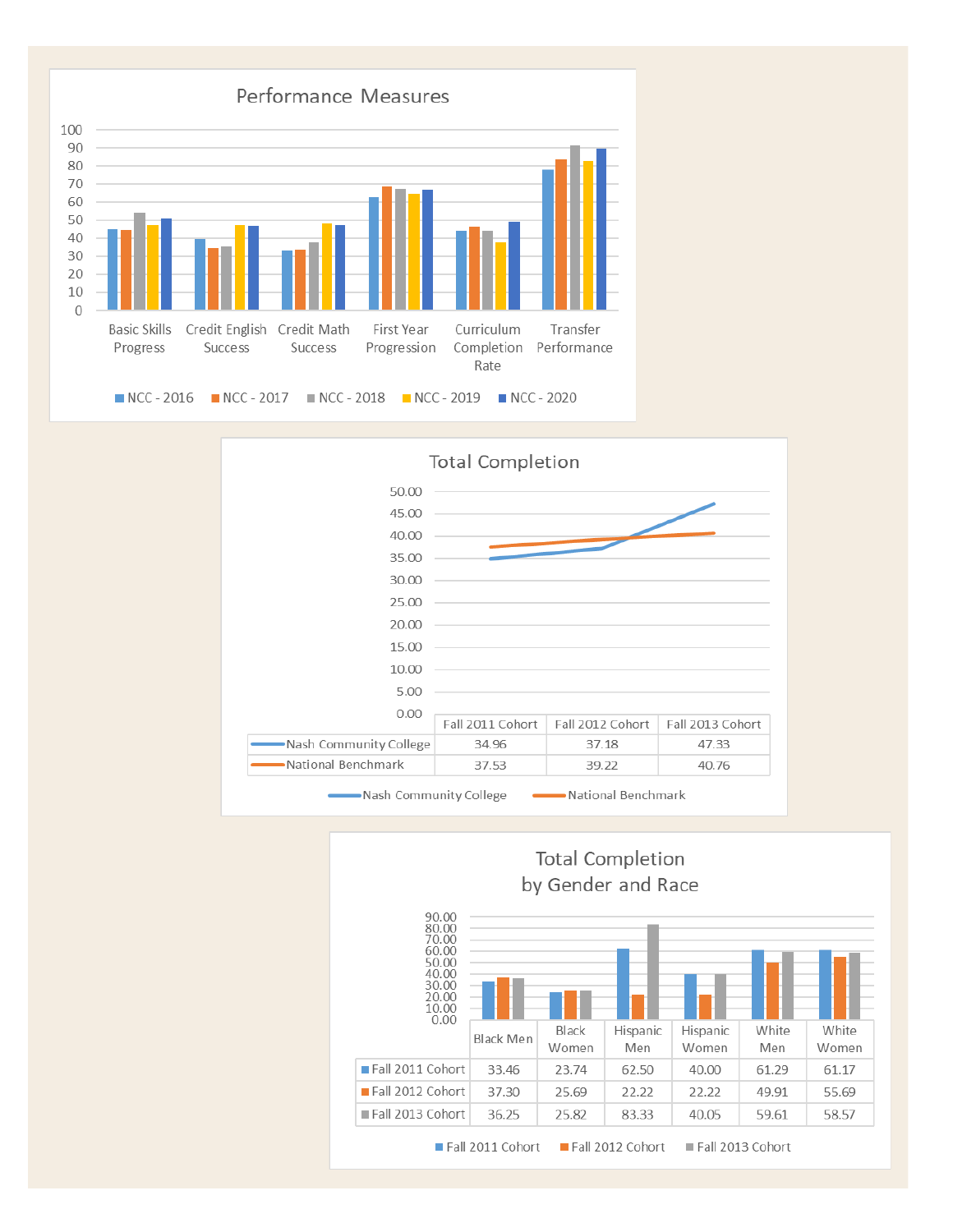### *QEP Corner >>>*

# *Success Coaching Core Competencies*

Built upon the *National Academic Advising Association (NACADA) Academic Advising Core Competency Guide (*2017), Success Coaches will receive training built upon three core competencies as follows: conceptual, informational, and relational. The conceptual core competency is comprised of concepts success coaches must be able to understand including the history, theory, and approaches to coaching. The informational competency is comprised of information components the Success Coach must master that are specific to the institution including programs, policies, mission, and other academic regulations. The relational competency is comprised of skills the Success Coach must be able to demonstrate such as establishing trust and rapport, articulating a personal philosophy of academic coaching, and engaging in on-going assessment. These core competencies will serve as the foundational framework for effective Success Coach training and practice.

# **CONCEPTUAL**

#### *Conceptual component includes understanding of:*

- The history and role of academic advising and coaching in higher education
- Theory relevant to academic advising and coaching
- Academic advising and coaching approaches and strategies
- Expected outcomes of academic advising and coaching

# INFORMATIONAL

*Informational component includes knowledge of:*

- Institution specific history, mission, values, and culture
- Institution specific policies, procedures, rules, and regulations
- Curriculum, degree programs, and other academic requirements
- Legal guidelines of advising and coaching practice, including privacy regulations and confidentiality
- Campus and community Success Partners that support student success
- Information technology applicable to relevant coaching and advising roles (including the use of Open LMS, Aviso, and Colleague)

# RELATIONAL

*Relational component includes the ability to:*

- Articulate a personal philosophy of academic coaching and advising.
- Create rapport and trust with students to build positive relationships and support successful goal completion.
- Bridge and support student's participation in college activities. leading to first-year progression and improved retention.
- Engage in ongoing assessment and development of the coaching process.

Adapted from *Advising Core Competencies Guide,* by Farr, T., & Cunningham, L. (Editors). Copyright 2017 by NACADA

## *QEP Feature>>>*

# *Success Coaching Guiding Philosophy: Proactive & Appreciative Advising*

There are two student development philosophies that work in tandem in the success coach model NCC will employ. The first is engaging in proactive interactions initiated by the coach. Proactive interventions are personal; foster student responsibility for problem solving and decision making; and provide assistance in identifying resolvable causes of poor academic performance. The second is appreciative advising which provides a framework for guiding the Success Coach to develop meaningful relationships with students. The theory of Appreciative Advising incorporates elements of appreciative inquiry, positive psychology, and reality therapy to create a studentcentered approach. The appreciative mindset empowers the Success Coach to build trust and rapport (disarm); uncover strengths (discover); provide inspiration (dream); co-construct plans to reach goals (design); provide mutual support and accountability (deliver); and challenge each other to set high expectations for their educational experiences (don't settle) (Bloom, Hutson, & He, 2013).



Adapted from Bloom, J., Hutson, B. He, Y. (2013). Appreciative Advising. In J. K. Drake, P. Jordan, & M.A. Miller (Eds.), Academic Advising Approaches: Strategies That Teach Students to Make the Most of College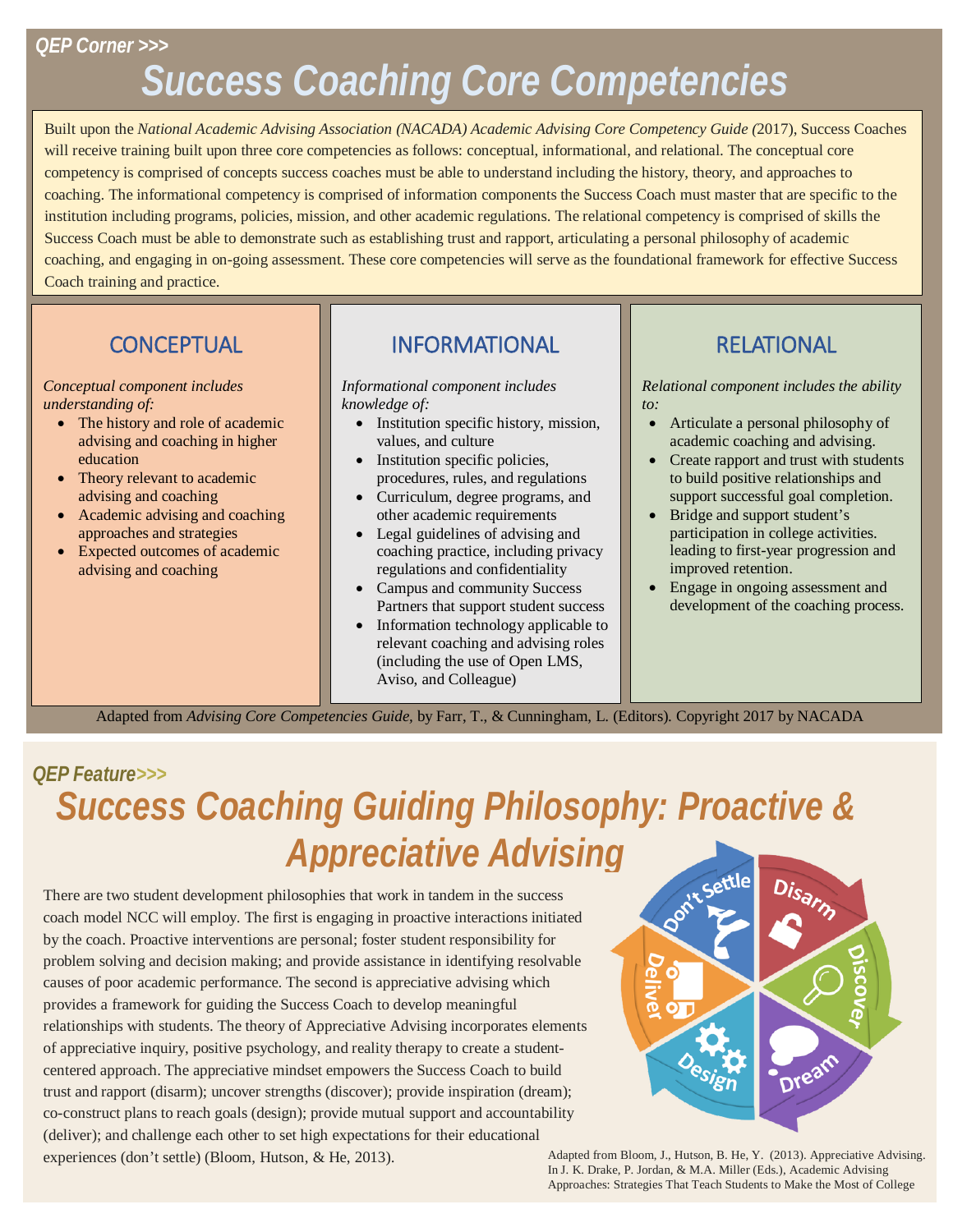### Section 13: Financial and Physical Resources

"Although missions vary among institutions, both a sound financial base and a pattern of financial stability provide the foundation for accomplishing an institution's mission. It is reasonable that the general public, government entities, and current and prospective students expect financial and physical resources necessary to sustain and fulfill the institution's mission."

13.1 – The institution has sound financial resources and a demonstrated, stable financial based to support the mission of the institution and the scope of its programs and services.

13.2 – The member institution provides the following financial statements:

(a) an institutional audit for the most recent fiscal year prepared by an independent certified public accountant and/or an appropriate governmental auditing agency employing the appropriate audit guide.

(b) a statement of financial position of unrestricted net assets, exclusive of plant assets and plantrelated debt, which represents the change in unrestricted net assets attributable to operations for the most recent year

(c) an annual budget that is preceded by sound planning, is subject to sound fiscal procedures, and is approved by the governing board.

13.3 – The institution manages its financial resources in a responsible manner.

13.4 – The institution exercises appropriate control over all its financial resources.

13.5 – The institution maintains financial control over externally funded or sponsored research and programs.

13.6 – The institution (a) is in compliance with its program responsibilities under Title IV of the most recent Higher Education Act as amended and (b) audits financial aid programs as required by federal and state regulations. In reviewing the institution's compliance with these program responsibilities under Title IV, SACSCOC relies on documentation forwarded to it by the U.S. Department of Education.

13.7 – The institution ensures adequate physical facilities and resources, both on and off campus, that appropriately serve the needs of the institution's educational programs, support services, and other missionrelated activities.

13.8 – The institution takes reasonable steps to provide a healthy, safe, and secure environment for all members of the campus community.